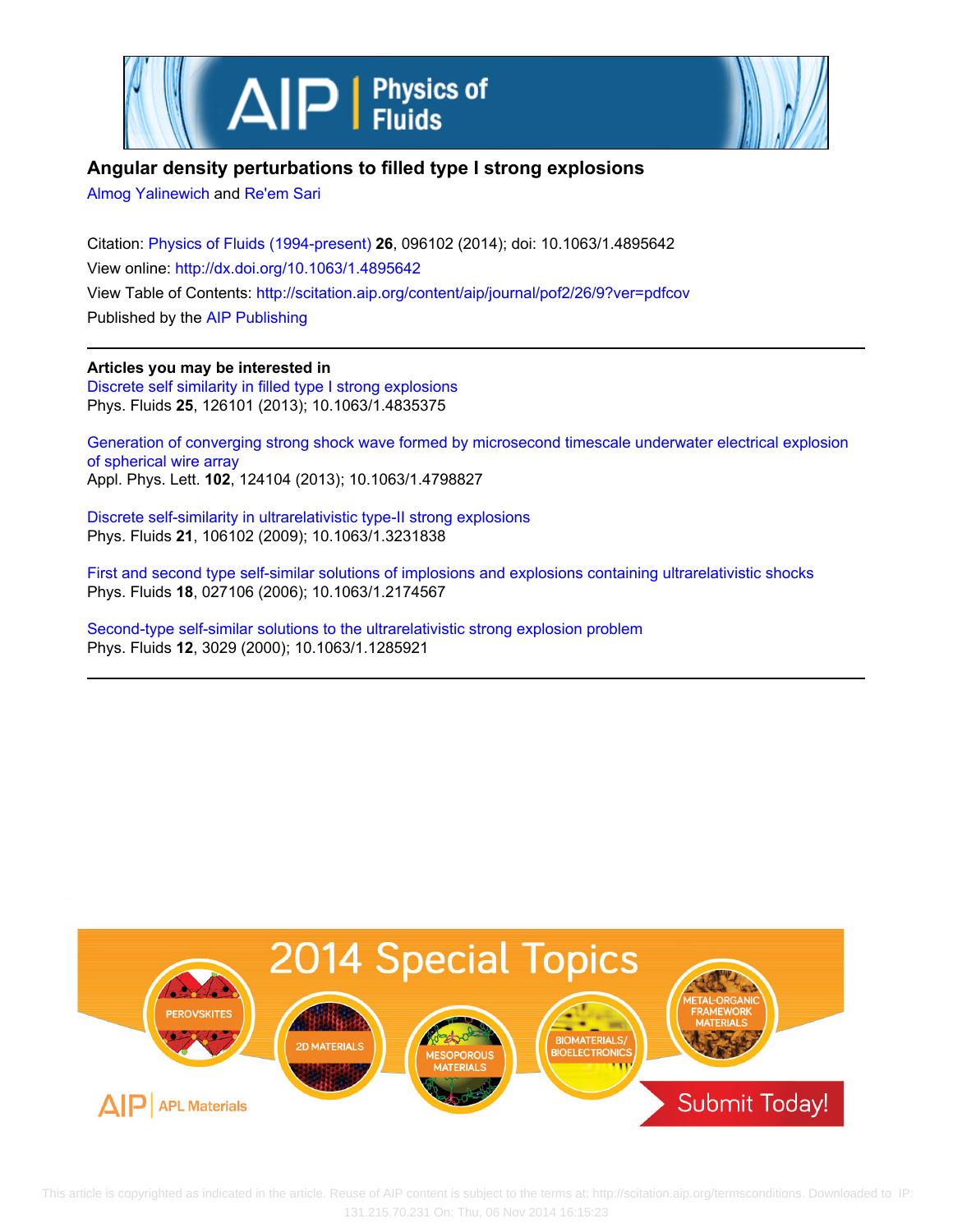

# **[Angular density perturbations to filled type I](http://dx.doi.org/10.1063/1.4895642) [strong explosions](http://dx.doi.org/10.1063/1.4895642)**

Almog Yalinewich<sup>1</sup> and Re'em Sari<sup>1,2</sup>

<sup>1</sup>*Racah Institute of Physics, The Hebrew University, 91904 Jerusalem, Israel* <sup>2</sup>*California Institute of Technology, MC 130-33, Pasadena, California 91125, USA*

(Received 29 June 2014; accepted 2 September 2014; published online 17 September 2014)

In this paper we extend the Sedov-Taylor-Von Neumann model for a strong explosion to account for small angular and radial variations in the density. We assume that the density profile is given by  $\rho(r, \theta, \phi) = kr^{-\omega} \left(1 + \varepsilon \left(\frac{r}{r_0}\right)^q Y_{lm}(\theta, \phi)\right)$ , where  $\varepsilon \ll 1$ and  $\omega \le \frac{7-y}{\gamma+1}$ . In order to verify our results we compare them to analytical approximations and full hydrodynamic simulations. We demonstrate how this method can be used to describe arbitrary (not just self similar) angular perturbations. This work complements our previous analysis on radial, spherically symmetric perturbations, and allows one to calculate the response of an explosion to arbitrary perturbations in the upstream density. Together, they settle an age old controversy about the inner bound-ary conditions. © 2014 AIP Publishing LLC. [\[http://dx.doi.org/10.1063/1.4895642\]](http://dx.doi.org/10.1063/1.4895642)

#### **I. INTRODUCTION**

Expanding shock waves are naturally produced by diverse astrophysical phenomena, such as supernovae, gamma ray bursts, stellar winds, and more. So far, analytical self similar solutions have been found for several simple cases, of which we take special interest in the case of strong spherical shocks propagating into a density profile that decays as a power of the radius

$$
\rho_a(r) = Kr^{-\omega}.
$$
 (1)

The first solutions of this kind to be found, now commonly known as the Sedov-Taylor-Von Neumann solutions,<sup>14,12,6</sup> for the case  $\omega < 3$  describe decelerating shocks. The solutions are based on the conservation of energy inside the shocked region, and they are called type I solutions. If  $\omega < \frac{7-\gamma}{\gamma+1}$ , where  $\gamma$  is the adiabatic index of the ambient gas, then the explosion is filled, i.e., the pressure is greater than zero everywhere inside the shocked region. If  $\frac{7-\gamma}{\gamma+1} < \omega < 3$ , then the explosion is hollow, i.e., the pressure (and the density) vanishes at a finite radius.<sup>15</sup> If  $\omega = \frac{7 - \gamma}{\gamma + 1}$ , then the hydrodynamic equations admit a relatively simple solution known as the Primakoff solution.<sup>13</sup>

The solutions discussed above, while useful, fall short when describing shocks propagating into density profiles that deviate from a simple power law decay. This might occur in a variety of astrophysical scenarios, e.g., supernova shock propagating into a modulated stellar wind. For this reason it is desirable to generalize as much as possible the external density profile for which we can obtain analytic solutions. Many previous works discussed extensions of type I explosions to nonspherically symmetric or nonpower law density distributions, e.g., Refs. 18–20. However, none of them discusses the crux of the problem, which is the inner boundary condition. In this paper we show that it has a crucial role, and discuss it at length. $4.5$ 

This paper takes after a similar endeavor for type II solutions, $10$  and for radial type I solutions.<sup>16</sup> These two cases have to be treated differently, because of different inner boundary conditions. We note that while there is a consensus about the inner boundary conditions in the case of type II explosions, $\frac{11}{11}$  the inner boundary conditions in the case of type I explosions have been a bone of contention for decades. $9,1-3$ 

The plan in this paper is as follows: In Sec. II we develop the perturbation equations and boundary conditions and compare the solutions to numerical results from a full hydrodynamic

1070-6631/2014/26(9)/096102/8/\$30.00 **26**, 096102-1 -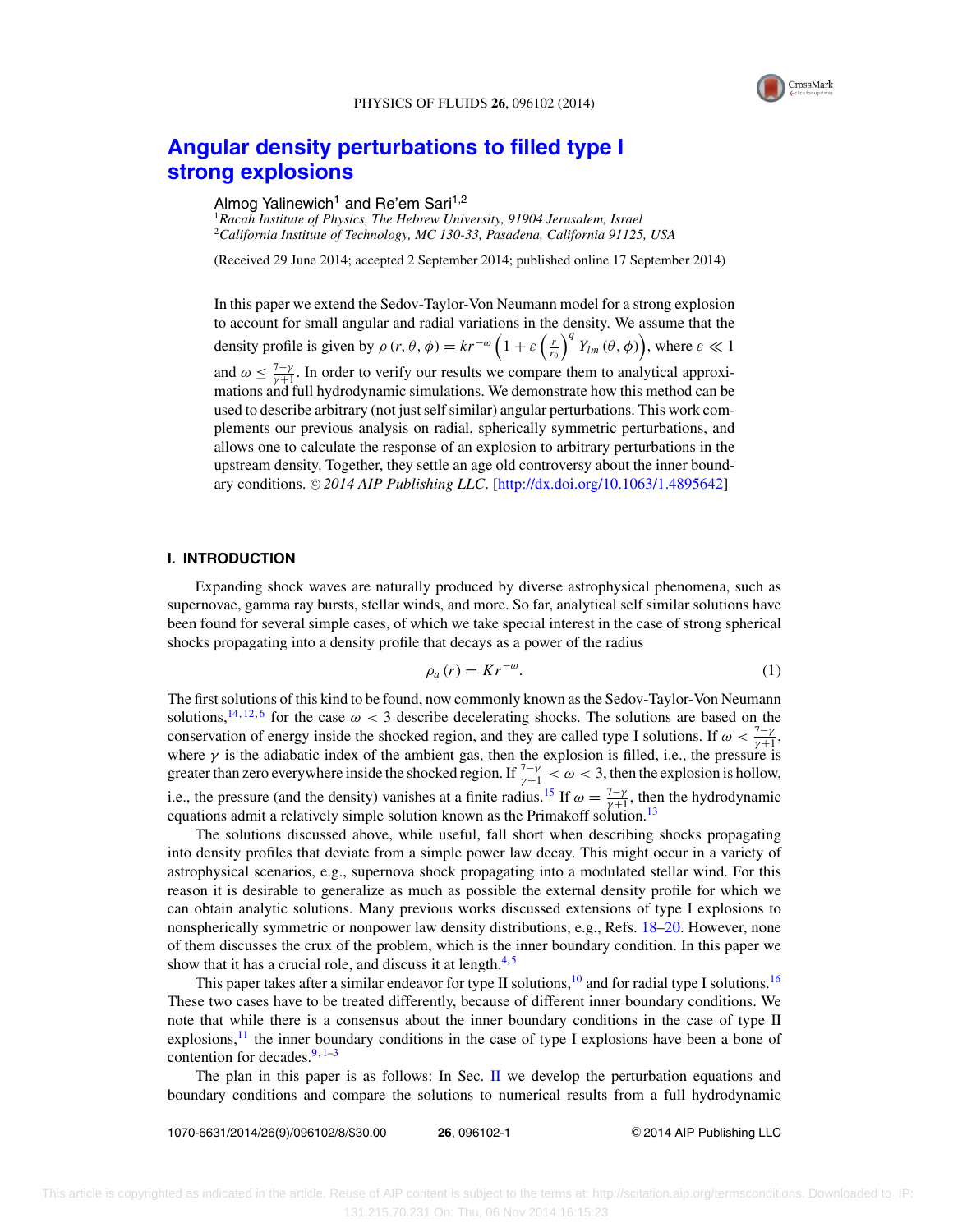simulation. In Sec. III we present a few cases where the equations admit an analytic solution. In Sec. IV we demonstrate how this formalism can be used for any angular perturbation in the upstream density (not just spherical harmonics). Finally, we conclude and discuss the results in Sec. V.

## **II. DENSITY PERTURBATIONS**

#### **A. The perturbation equations**

For the perturbation equation to be tractable we aim at a self similar solution by carefully choosing a perturbation whose characteristic wavelength scales like the radius. Namely, we take the perturbed density profile to be

$$
\rho_a(r) + \delta \rho_a(r) = K r^{-\omega} \left( 1 + \varepsilon \left( \frac{r}{r_0} \right)^q Y_{lm}(\theta, \phi) \right), \tag{2}
$$

where  $r_0$  has dimensions of length and bears only on the phase of the perturbation,  $q$  is the growth rate of the perturbation, and  $\varepsilon$  is a small, real, and dimensionless amplitude. We take the real part of any complex quantity to be the physically significant element.

We define perturbed flow variables

$$
\delta \mathbf{u}(r,\theta,\phi,t) = \dot{R}\xi \left[ \delta U_r\left(\xi\right) Y_{lm}\left(\theta,\phi\right) + \delta U_T\left(\xi\right) \nabla_T Y_{lm}\left(\theta,\phi\right) \right] f\left(t\right),\tag{3}
$$

$$
\delta \rho \left( r, \theta, \phi, t \right) = KR^{-\omega} \delta G \left( \xi \right) Y_{lm} \left( \theta, \phi \right) f \left( t \right), \tag{4}
$$

$$
\delta p(r, \theta, \phi, t) = K R^{-\omega} \dot{R}^2 \delta P(\xi) Y_{lm}(\theta, \phi) f(t), \qquad (5)
$$

$$
\delta R(t) = R(t) Y_{lm}(\theta, \phi) f(t), \qquad (6)
$$

where  $\xi = \frac{r}{R}$  is the dimensionless radius,  $G(\xi)$ ,  $P(\xi)$ , and  $U(\xi)$  are the dimensionless unperturbed density, pressure, and velocity and  $\delta G(\xi)$ ,  $\delta P(\xi)$ ,  $\delta U_r(\xi)$ ,  $\delta U_T(\xi)$  are the dimensionless perturbations in the density, pressure, radial velocity, and angular velocity.

To allow separation of variables, the function  $f(t)$  must satisfy

$$
f(t) = \frac{\varepsilon}{d} \left( \frac{R}{r_0} \right)^q \quad \Rightarrow \quad \frac{\dot{f}R}{f\dot{R}} = q. \tag{7}
$$

We note that the boundary conditions at the blast front dictate that the perturbed density ahead of the shock and the perturbed variables behind the shock would have the same growth rate *q*. The parameter *d* represents the coupling between perturbations in the upstream to perturbations in the downstream. The larger it is the weaker the coupling and the downstream perturbation would be weaker. The parameter *d* is determined by the inner boundary conditions, as described in Sec. II B.

Plugging the perturbed hydrodynamic variables into the hydrodynamic equations yields dimensionless ODEs (ordinary differential equations) for the perturbed variables

$$
l(l+1)\delta U_T G - G\left(q - \omega + 3U + \xi U'\right) - \xi (1 - U)G\delta U'_r + -\delta U_r (3G + \xi G') = 0,\tag{8}
$$

$$
- \delta G P' + \xi \delta U_r G^2 \left( \frac{1}{2} + q - \frac{1}{2} \omega + 2U + \xi U' \right) + G \left( \delta P' - \xi^2 (1 - U) G \delta U'_r \right) = 0, \quad (9)
$$

$$
\frac{\delta P}{G} + \xi^2 \left( \left( \frac{1}{2} + q + 2U \right) \delta U_T - \xi (1 - U) \delta U'_T \right) = 0,\tag{10}
$$

$$
G\left(\xi\left(\gamma\left(1-U\right)\delta GP'\right)+G\left(\delta U_{r}P'-(1-U)\delta P'\right)\right)+\tag{11}
$$

$$
\delta P\left((q+3+\omega\gamma)G-\gamma\xi\left(-1+U\right)G'\right)-
$$

$$
\gamma P \left( \delta G \left( (q + 3 + \omega \gamma) G + (\gamma + 1) \xi (1 - U) G' \right) + \xi G \left( - (1 - U) \delta G' + \delta U_r G' \right) \right) = 0.
$$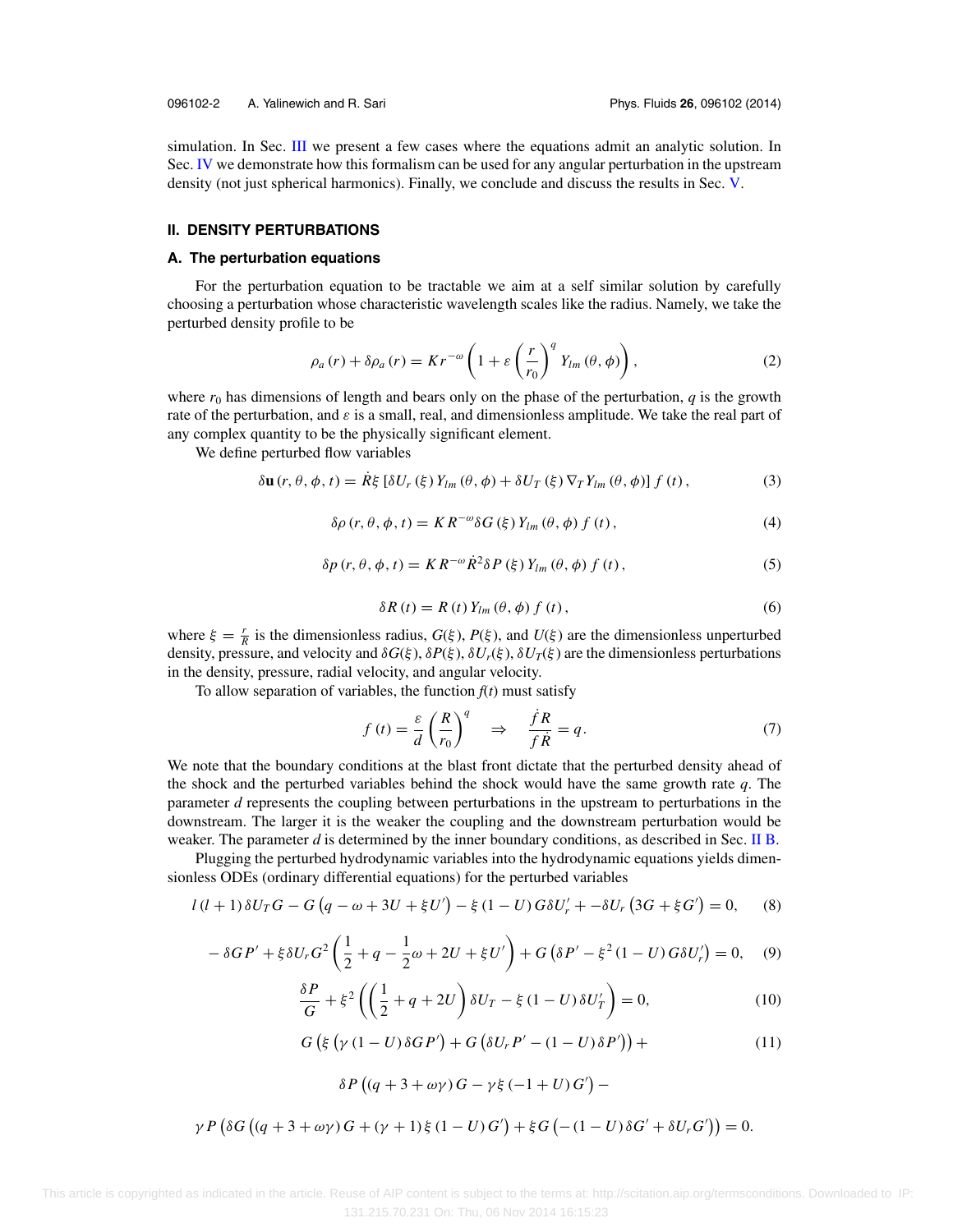#### **B. Boundary conditions for the perturbations**

The boundary conditions for the perturbed variables at the blast front are  $3,8,10,7$ 

$$
\delta G(\xi = 1) = \frac{\gamma + 1}{\gamma - 1} (d - \omega) - G'(\xi = 1),
$$
\n(12)

$$
\delta U_r(\xi = 1) = \frac{2}{\gamma + 1} q - U'(\xi = 1),\tag{13}
$$

$$
\delta U_t \, (\xi = 1) = -\frac{2}{\gamma + 1},\tag{14}
$$

$$
\delta P(\xi = 1) = \frac{2}{\gamma + 1} \left[ 2(q + 1) - \omega + d \right] - P'(\xi = 1).
$$
 (15)

In analogy to the unperturbed solution, where the parameter  $\alpha = \frac{d \ln R}{d \ln t}$  (where *R* is the radius of the shock front and *t* is the time) is determined by the inner boundary conditions, the parameter *d* is also determined by the inner boundary condition. The inner boundary condition is that the tangential velocity does not diverge there, and that is achieved only if the pressure perturbation vanishes there.<sup>9</sup>

If  $q$  is imaginary, the real part of  $f(t)$  is periodic, the solution is discretely self similar, i.e., it repeats itself up to a scaling factor in intervals of  $\frac{\Delta R}{R} = \exp\left(\frac{2\pi}{Im(q)}\right) - 1$ . While the unperturbed solution and the perturbations in their complex form are both self similar, the physical solution which is the real part of their sum, is not.

#### **C. Solution of the perturbed equations**

While self similarity simplifies the problem by reducing the PDEs (partial differential equations) to ODEs, the resulting ODEs, in general, do not admit analytic solutions. Therefore, for each specific set of parameters  $\gamma$ ,  $\omega$ , *l*, and *q*, the functions  $\delta G$ ,  $\delta P$ ,  $\delta U_r$ ,  $\delta U_t$ , and the parameter *d* are found numerically. Since the ODEs are linear, there exists a matrix that relates the vector of the values of the flow variables at the center to the same vector at the front

$$
\begin{pmatrix}\n\delta G \ (\xi = 1) \\
\delta P \ (\xi = 1) \\
\delta U_r \ (\xi = 1) \\
\delta U_t \ (\xi = 1)\n\end{pmatrix} = \mathbf{M} \begin{pmatrix}\n\delta G \ (\xi = 0) \\
\delta P \ (\xi = 0) \\
\delta U_r \ (\xi = 0) \\
\delta U_t \ (\xi = 0)\n\end{pmatrix}.
$$
\n(16)

The ODEs are independent of the parameter *d*, or any of the boundary conditions for that matter. Hence, the matrix **M** can be obtained by direct numerical integration of the ODEs.

We require that the pressure perturbation vanishes at the center

$$
\delta P \left( \xi = 0 \right) = 0. \tag{17}
$$

Thus Eqs. (12) through (17) constitute 5 linear equation for 5 variables (*d*,  $\delta G(\xi = 0)$ ,  $\delta P(\xi = 0)$ ,  $\delta U_r(\xi = 0)$ , and  $\delta U_r(\xi = 0)$ ). Solving these equations yields the value of *d*.

A comparison between the solutions discussed above and a hydrodynamic simulation is presented in Figure 1, for a perturbation with the following parameters  $\gamma = \frac{5}{3}$ ,  $\omega = 0$ ,  $q = 0$ ,  $l =$ 1, and  $\varepsilon = 0.1$ . All curves seem to agree. The numerical calculations were carried out using the hydrocode RICH.<sup>17</sup> The initial grid consisted of points at fixed angular intervals  $\Delta\theta = \frac{2\pi}{100}$  along a logarithmic, i.e., the radius of the *n*th cell is given by  $r_n = r_0 e^{n\Delta\theta}$  where  $r_0 = 10^{-3}$  and points outside the computational domain  $(x, y) \in [0, 2] \times [-2, 2]$  were omitted. In order to extract the perturbation from the 2D numerical data, we projected the raw unstructured data into a series of concentric rings, and fit the values of each ring to an expression of the form  $\sum A_l Y_{l0}(\theta,0)$  and the results of the fit are

the coefficients *A<sub>l</sub>*. In our case,  $l = 1$  so the expression we fit to is  $A_0 + A_1 \cos \theta$ , and the perturbation is given by the ratio  $\frac{A_1}{A_0}$ , except for the tangential velocity, where the expression was  $A_1 \sin \theta$  and for normalization use the coefficient  $A_0$  of the radial velocity.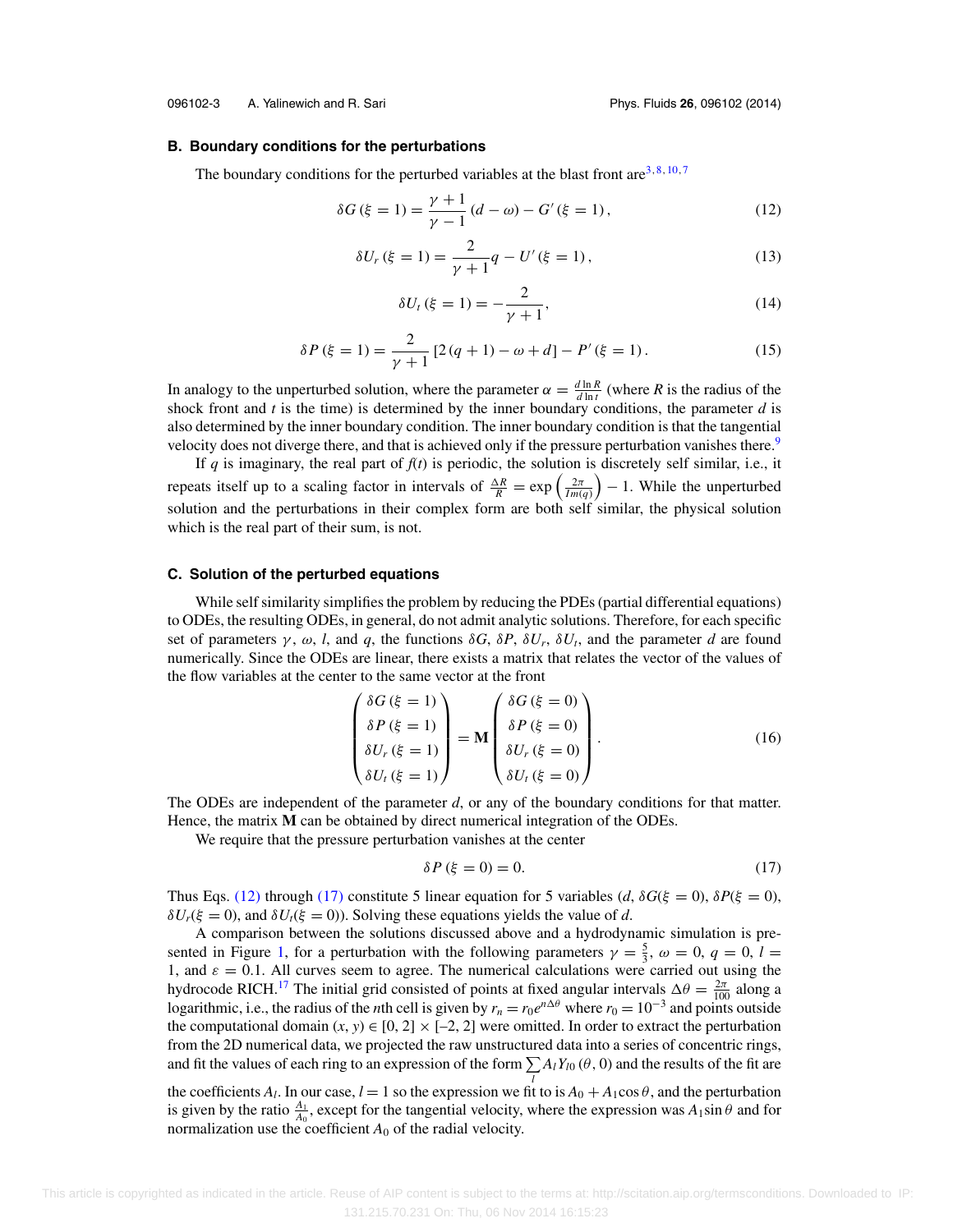

FIG. 1. Comparison of the analytic (green solid line) and numeric profiles (blue dots) of the perturbed hydrodynamic variables: density (top left), pressure (top right), radial velocity (bottom left) and angular velocity (bottom right). The horizontal axis is the dimensionless radius (radius divided by the shock radius). The explosion parameters are  $\gamma = \frac{5}{3}$ ,  $\omega =$  $0, q = 0, l = 1, \varepsilon = 0.1$ . In order to extract the information from the two dimensional simulations, we fit each ring to an expression of the form  $A_0 + A_1 \cos \theta$  and plotted the ratio  $\frac{A_1}{A_0}$  versus radius (except for the tangential velocity where we used  $\sin \theta$  instead of  $\cos \theta$ , and normalized by the coefficient  $\overline{A_0}$  of the radial velocity). The inconsistency near the shock front stems from the fact that some of the ring is in the upstream.

Figure 1 shows that the wavelength of the density fluctuations is shorter than those of the pressure and velocity. This happens because the density is affected by both traveling sound waves and entropy waves, while the pressure and velocity are affected solely by sound waves. From this argument it follows that the characteristic wavelengths are given by  $\frac{2\pi}{\Im(q)}\left(1-\xi U \pm \sqrt{\gamma \frac{P}{G}}\right)$  for the pressure and velocity, together with  $\frac{2\pi}{\Im(q)}(1 - \xi U)$  for density perturbations.

## **III. ANALYTICAL RESULTS FOR SPECIAL CASES**

Though for a general choice of the parameters  $\omega$ , q, l, and  $\gamma$  a numerical method must be employed to determine *d*, in some special cases it is possible to obtain an explicit analytic expression for *d*. In this section we will present a few such cases which we were able to find.

## **A. Shifted explosion**

We consider a spherically symmetric explosion in a coordinate system where the origin is offset by  $\varepsilon r_0\hat{z}$  to the hot spot. In such a coordinate system the ambient density profile, to first order in  $\varepsilon$ 

$$
\rho_i(r) \approx kr^{-\omega} \left( 1 + \omega \varepsilon \frac{r_0}{r} \cos \theta \right),\tag{18}
$$

where  $\cos \theta = \hat{r} \cdot \hat{z}$ . The radius of the shock front, to first order in  $\varepsilon$ , is given accordingly by

$$
R + \delta R = R (1 + \varepsilon \cos \theta), \tag{19}
$$

so

$$
d(l = 1, q = -1) = \omega.
$$
 (20)

The hydrodynamic variables can be obtained from the unperturbed solutions in a similar manner

$$
\delta P(\xi) = -P'(\xi),\tag{21}
$$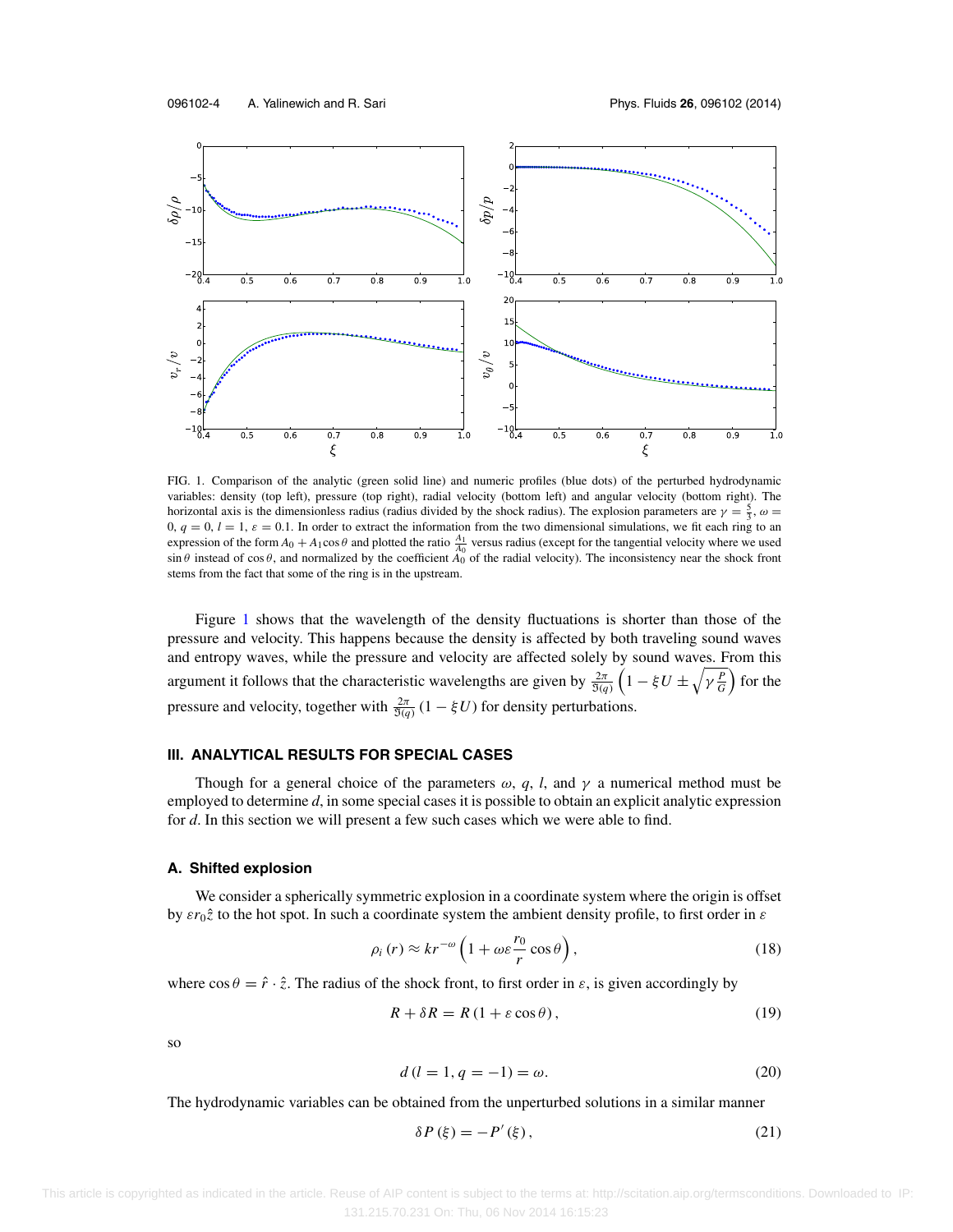$$
\delta G\left(\xi\right) = -G'\left(\xi\right),\tag{22}
$$

$$
\delta U_r(\xi) = -\frac{U(\xi)}{\xi} - U'(\xi),\tag{23}
$$

$$
\delta U_t(\xi) = -\frac{U(\xi)}{\xi}.\tag{24}
$$

It is easy to verify that these expressions satisfy the differential equations  $(8)$ – $(11)$ . This result supports the idea that at the center  $\delta P = 0$ . The reason for that is that in the case of a filled type I explosion, the pressure plateaus as the radius approaches zero, so  $\lim_{\xi \to 0} P'(\xi) = 0$  and hence  $\delta P(0) = 0.$ 

## **B. Thin shell model**

In the limit  $\gamma \to 1$  it is possible to use the thin shell approximation to find an analytic relation for *d*. Following Ref. 8, we define

$$
\delta = \frac{\sigma - \sigma_0}{\sigma_0},\tag{25}
$$

$$
\Delta R = R - R_0,\tag{26}
$$

where

$$
\sigma_0 = \frac{1}{R^2} \int_0^R \rho r^2 dr,\tag{27}
$$

$$
\sigma = \frac{1}{(R + \delta R)^2} \int_0^{R + \delta R} (\rho + \delta \rho) r^2 dr \tag{28}
$$

are the unperturbed and perturbed surface density. The perturbation equations are

$$
\frac{\partial \delta}{\partial t} = -\frac{2}{R_0} \frac{\partial \Delta R}{\partial t} + 2 \frac{\dot{R}_0}{R_0^2} \Delta R + \frac{\Delta \rho}{\sigma_0} \dot{R}_0 - \omega \frac{\rho_0}{\sigma_0} \frac{\Delta R}{R_0} \dot{R}_0 + \frac{\rho_0}{\sigma_0} \frac{\partial \Delta R}{\partial t} - \nabla_T \mathbf{v}_T - \delta \frac{\rho_0}{\sigma_0} \dot{R}_0, \tag{29}
$$

$$
\frac{\partial^2 \Delta R}{\partial t^2} = -\delta \dot{R}_0 - 2 \frac{\rho_0 \dot{R}_0}{\sigma_0} \frac{\partial \Delta R}{\partial t} - \frac{\Delta \rho \dot{R}_0^2}{\sigma_0} + \omega \frac{\rho_0}{\sigma_0} \frac{\Delta R}{R_0} \dot{R}_0^2, \tag{30}
$$

$$
\frac{\partial \mathbf{v}_T}{\partial t} = -\frac{\rho_0 \dot{R}_0}{\sigma_0} \mathbf{v}_T - \frac{\dot{R}_0}{R_0} \mathbf{v}_T - \frac{1}{R_0} \frac{P_i}{\sigma_0} \nabla_T \Delta R, \tag{31}
$$

where  $\Delta \rho = \rho - \rho_0$ . Assuming  $\Delta \rho$ ,  $\Delta R$ ,  $\delta \propto Y_{lm}(\theta, \phi) R_0^q$  and  $\mathbf{v}_T \propto \nabla_T Y_{lm}(\theta, \phi) R_0^q$  we can solve for the coefficients and find the parameter *d* using the ratio  $\Delta \rho / \Delta R$ 

$$
d(\gamma = 1) = (s + 1)(\omega^2 - 8\omega + 15)(s(\omega - 5) + \omega - 3)
$$
\n(32)

$$
\left[4l(l+1)(\omega - 3)^2 + (s+1)(\omega - 5)(s^3(\omega - 5)^3 + \right.\right.
$$

$$
s^{2}(5\omega - 17)(\omega - 5)^{2} + s(8\omega^{3} - 90\omega^{2} + 328\omega - 390) + 4(\omega - 3)^{2}(\omega - 2))],
$$

where  $s = q\alpha$  and  $\alpha = \frac{2}{5-\omega}$ . This relation reproduces Eq. (20) for  $l = 1$  and  $q = -1$ .

#### **C. Primakoff solution**

In the case of the Primakoff explosion, the perturbation equations can be solved analytically. With the substitution

$$
\mathbf{Y} = \left(\frac{\delta G}{G}, \frac{\delta P}{P}, \frac{\delta U_r}{U}, \frac{\delta U_T}{U}\right)^T
$$
(33)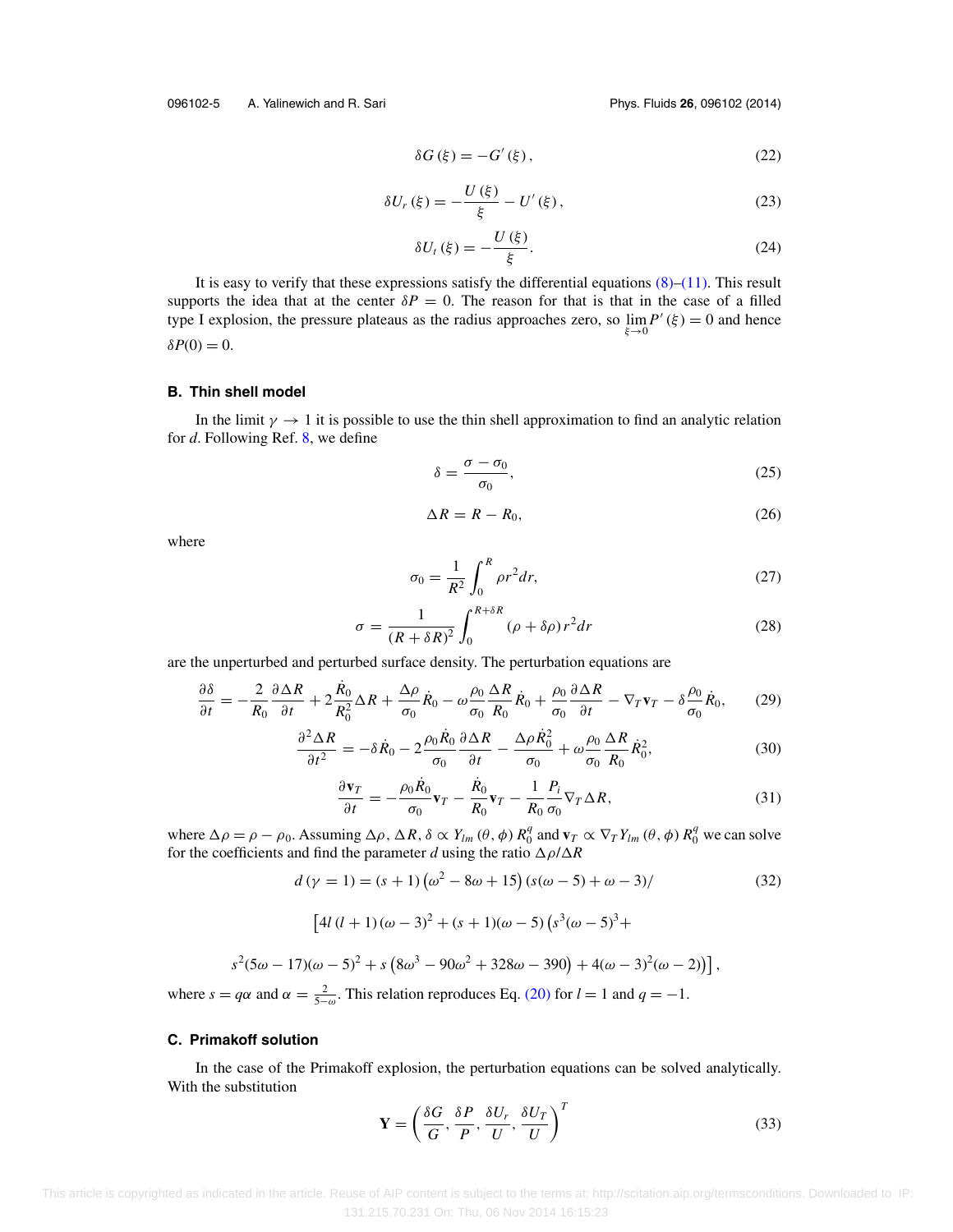#### 096102-6 A. Yalinewich and R. Sari Phys. Fluids **26**, 096102 (2014)

the system of ODEs can be reduced to the form

$$
\frac{d\mathbf{Y}}{d\ln\xi} = \mathbf{M} \cdot \mathbf{Y},\tag{34}
$$

$$
\begin{pmatrix}\n\frac{q(\gamma+1)^2+6(\gamma-1)}{\gamma^2-1} & -\frac{2(\gamma q+q+3\gamma-3)}{\gamma^2-1} & -\frac{2(\gamma q+q-\gamma+7)}{\gamma^2-1} & \frac{2l(l+1)}{\gamma+1} \\
\frac{6\gamma}{\gamma} & -\frac{\gamma q+q+6\gamma}{\gamma} & -\frac{2(q\gamma^2+(q+5)\gamma-3)}{\gamma+1} & \frac{2l(l+1)\gamma}{\gamma+1}\n\end{pmatrix}
$$

$$
\mathbf{M} = \begin{bmatrix} \frac{6\gamma}{\gamma+1} & -\frac{\gamma q+q+6\gamma}{\gamma+1} & -\frac{2(q\gamma^2+(q+5)\gamma-3)}{\gamma^2-1} & \frac{2l(l+1)\gamma}{\gamma+1} \\ \frac{3(\gamma-1)}{\gamma+1} & -\frac{\gamma q+q+3\gamma-3}{\gamma+1} & -\frac{\gamma q+q+3\gamma+11}{\gamma+1} & \frac{2l(l+1)\gamma}{\gamma+1} \\ 0 & 1 & 0 & \frac{\gamma q+q-3\gamma+5}{\gamma-1} \end{bmatrix} . \tag{35}
$$

The general solution is

$$
\mathbf{Y}(\xi) = \exp\left(\mathbf{M}\ln\xi\right)\mathbf{Y}(1). \tag{36}
$$

Every term in **Y** (ξ) is the sum of 4 power laws in  $\xi$ , and the powers are eigenvalues. The value at the shock front is determined by the Rankine Hugoniot conditions (Eqs.  $(12)–(15)$ ) and the inner boundary conditions that the pressure perturbation vanishes. Usually, out of the 4 eigenvector modes, one would diverge at the center (we denote the well behaved modes by  $Y_1$ ,  $Y_2$ , and  $Y_3$ , and the diverging mode by  $Y_4$ ). To prevent the divergence, we require that the solution will be a linear superposition of only the well behaved modes

$$
\mathbf{Y}(1) = \sum_{i=1}^{3} a_i \mathbf{Y}_i.
$$
 (37)

This gives us 4 linear equations with 4 variables  $(a_1, a_2, a_3,$  and *d*), from which we can extract the value of the parameter  $d$ . Unfortunately, the expression for the parameter  $d$  is too long to be written here. We evaluate *d* numerically as a function of both *q* and *l* for  $\gamma = \frac{5}{3}$  and show the results in Figure 2. If we interpret *q* as the radial wave number, and *l* as the angular wave number, then from Figure 2 it seems that the magnitude of *d* increases linearly with *q* and *l*. Using the appropriate



FIG. 2. *d* as a function of *l* for  $\gamma = \frac{5}{3}$  and  $q = 0$  (top) and *d* as a function of *q* for  $\gamma = \frac{5}{3}$  (bottom), both for the Primakoff explosion.

 This article is copyrighted as indicated in the article. Reuse of AIP content is subject to the terms at: http://scitation.aip.org/termsconditions. Downloaded to IP: 131.215.70.231 On: Thu, 06 Nov 2014 16:15:23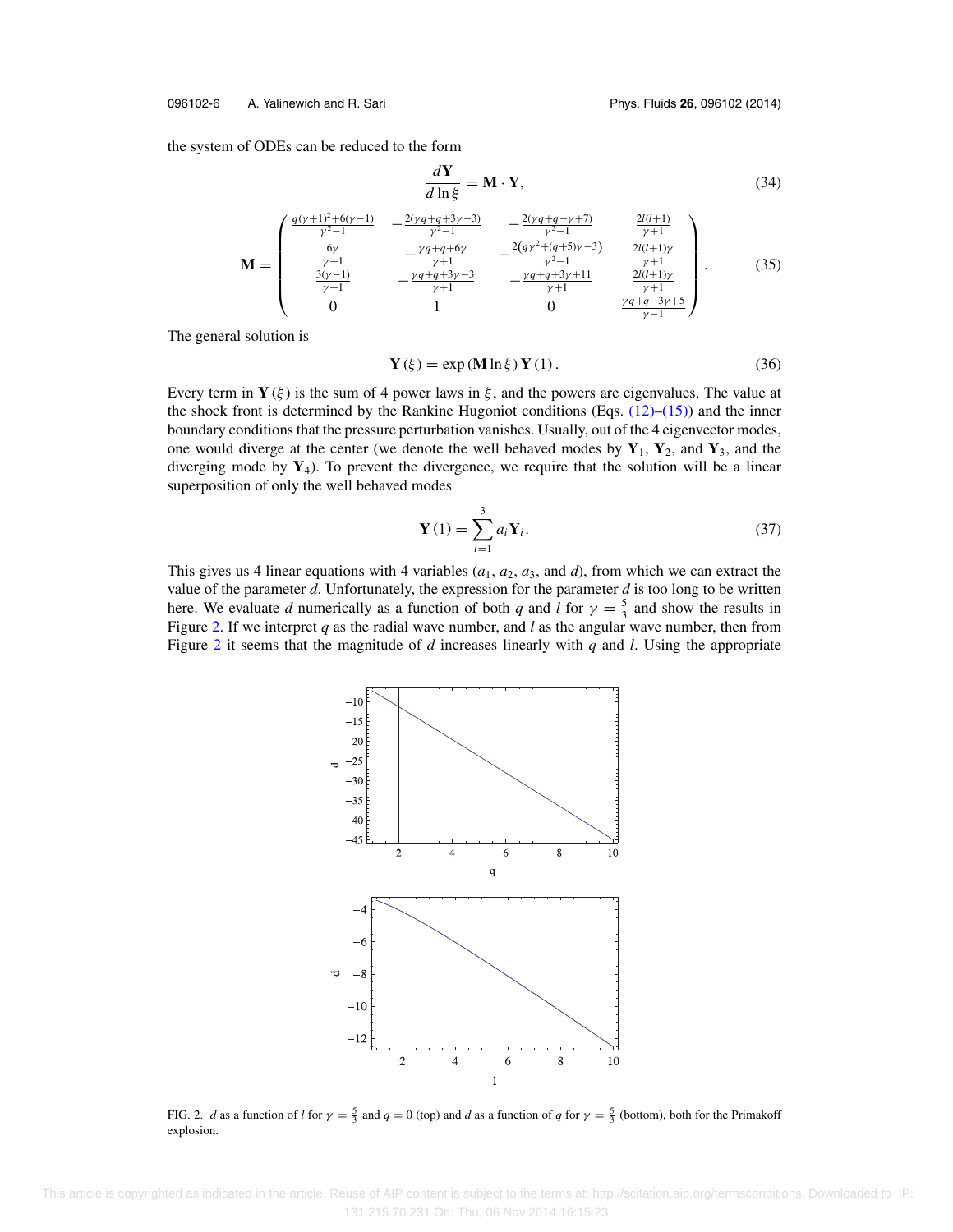approximations for large *l* reveals that in that limit  $\lim_{l\to\infty}$  $\frac{d}{l} = -\frac{\sqrt{2\gamma}}{\sqrt{\gamma+1}}$ . We note that in the case of the Primakoff explosion the speed of sound vanishes at the center, whereas in the general filled type I explosion the speed of sound diverges there, so in the Primakoff explosion there are no reflections from the center, while the general case has them. For that reason, the general explosion does not have this asymptotic behavior.

## **IV. EXTENSION TO ARBITRARY ANGULAR DEPENDENCE**

The formalism presented so far is limited to just one angular mode. However, due to linearity, any perturbation can be decomposed into spherical harmonics and each mode solved for individually. We demonstrate this using a problem similar to that used in the case of a density perturbation to type II explosions.<sup>10</sup> The problem we are considering is an explosion that happens on the planar interface between two half spaces. Each half space has uniform density, but there is a slight difference between the densities of each of the half spaces. The ambient density profile can thus be described by the formula  $\rho_a(r, \theta) = \rho_0(1 + \sigma \Theta(\theta))$ , where  $\Theta(x)$  is the Heaviside step function and  $\sigma$  and  $\rho_0$  are constants. Such expression can be expanded in spherical harmonics

$$
\Theta(\theta) = \sum_{n=0}^{\infty} \frac{\pi \sqrt{4n+3}}{\Gamma(\frac{1}{2}-n) \Gamma(2+n)} Y_{2n+1,0}(\theta,0).
$$
 (38)

The shape of the perturbation to the shock front is given by

$$
\frac{\delta R(\theta, t)}{R(t)} = \sigma \sum_{n=0}^{\infty} \frac{1}{d(2n+1)} \frac{\pi \sqrt{4n+3}}{\Gamma(\frac{1}{2}-n) \Gamma(2+n)} Y_{2n+1,0}(\theta, 0).
$$
 (39)

In order to verify this result, we ran a numerical simulation for this scenario with  $\sigma = 0.1$  and compared it to the analytic result (Eq.  $(39)$ ) calculated up to order  $n = 100$ . The results are plotted in Figure 3, and there seems to be good agreement between the two methods, and they get closer



FIG. 3. A comparison between the angular profiles of the analytic perturbation to the shock front (green) and the numerical simulation (blue) in the case of an explosion between two uniform density half spaces with small density difference between them ( $\sigma = \frac{\rho_2 - \rho_1}{\rho_1} = 0.1$ ).